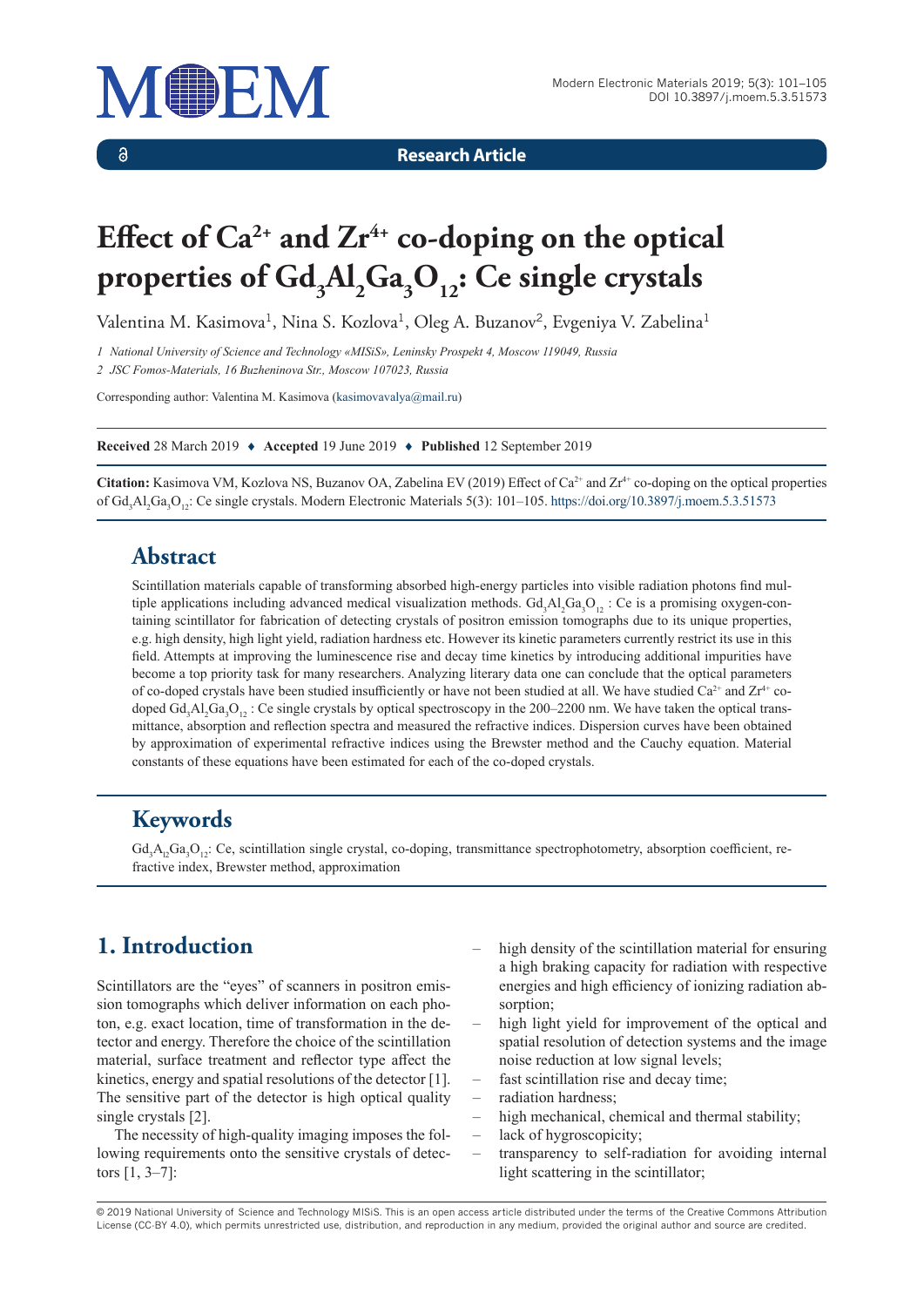- compatibility with the spectral sensitivity of the photodetector;
- affordable price.

Gd<sub>3</sub>Al<sub>2</sub>Ga<sub>3</sub>O<sub>12</sub>: Ce (GAGG: Ce) scintillating single crystals meet the above listed requirements and therefore show good promise for medical visualization:

- high density  $(6.63 \text{ g/cm}^3 [1])$ ;
- $-$  high light yield  $((40-60) \cdot 10^3$  photon/MeV [8, 9]);
- radiation hardness and not hygroscopic [6, 8, 9];
- their emission peak release ( $\lambda_{\text{em}} \approx 520 \div 530$  nm) is very close to the sensitivity peak of Si photomultiplier at  $\lambda \approx 500$  nm [4];
- transparent for their self-radiation ( $\lambda_{em} \approx 520 \div 530$  nm).

Despite the above good properties the material has a disadvantage, i.e., long decay time the fast component of which is 88 ns [9]. The poor scintillation kinetics of GAGG : Ce hinder its applications. Many researchers proposed methods of improving their kinetic parameters by co-doping of the GAGG : Ce matrix [10, 11].

Most often impurities for GAGG : Ce co-doping are selected to be calcium (Ca<sup>2+</sup>) [10–14] and magnesium (Mg<sup>2+</sup>) [10, 15–17]. Some research teams used lithium  $(L<sup>+</sup>)$  [18], boron  $(B^{3+})$  [11, 19] and barium  $(Ba^{2+})$  [11] as co-doping impurities. Multiple doping of the crystals was also used, e.g. GAGG : Ce,Mg,Ti [8]. Thus the search for optimal co-doping impurities and their concentrations is still relevant.

Analysis of literary data shows that most attention is paid to the study of scintillation properties [14, 15, 17, 20] whereas there are few if any works are focused on the optical properties of co-doped GGAG : Се. The aim of this work is to study and describe the fundamental optical properties of GGAG : Ce crystals co-doped with  $Ca^{2+}$  $(GAGG : Ce, Ca)$  and  $Zr^{4+}(GAGG : Ce, Zr)$ .

#### **2. Experimental**

The test samples GAGG : Ce,Ca and GAGG : Ce,Zr were grown by Cz method in iridium crucibles in an argon atmosphere with 1–2% oxygen at JSC Fomos-Materials. The charge was specially synthesized from pure (99.99%) oxides of the respective elements. The crystals were grown in the (100) direction and high-temperature annealed at 1400 °C in air. The test samples with thickness  $d \sim 0.2$  cm were cut perpendicularly to the growth axis and double-side polished.

The optical properties of the crystals were studied at the accredited testing laboratory «Single Crystals and Stock on Their Base» of the National University of Science and Technology «MISiS» using certified spectrophotometric techniques on verified equipment. The accuracy and stability of the results were checked using reference specimens samples [21].

The transmission coefficient spectra for normally incident naturally polarized light were taken on a Cary 5000 spectrophotometer in the 200–2200 nm. An automatic universal measurement accesory (UMA, Agilent Technologies) was used for determination of the reflection indices of *p*-polarized light  $(R_p, %)$  for different incidence angles including the Brewster angle.

The absorption coefficient  $\alpha$ , cm<sup>-1</sup>, was determined for a wide spectral range from UV to IR (200–2200 nm) [22] in accordance with the Bouguer-Lambert law on the base of measured transmission coefficient spectra (T,%):

$$
\alpha = \frac{\ln\left(\frac{1}{T}\right)}{d},\tag{1}
$$

The refractive index *n* was determined using the Brewster spectrophotometric method for which the reflection intensity of *p*-polarized light equals zero at the Brewster angle.

To determine the refractive index with the Brewster method we took the angle reflection spectra for *p*-polarized light at different incidence angles in the 400–600 nm. The incidence angle was varied from  $50^{\circ}$  to  $75^{\circ}$  with  $5^{\circ}$ steps. Then we determined the angle at which the reflection coefficient was the lowest. Finally we obtained a more accurate Brewster angle by iteration (reducing the step to 0.05°) and acquiring statistical data [23].

The refractive index *n* for a specific wavelength was calculated from the Brewster angle  $\varphi_{Br}$  found as described above using the formula [22, 24]:

$$
\text{tg } \varphi_{\text{Br}} = n. \tag{2}
$$

The Brewster method can be used for the determination of ordinary refractive index. The data on *n* obtained using this formula are discrete and plotting a dispersion curve requires special approximating equations [25].

The Brewster method does not require any special sample shape, the only condition is one polished face since the refractive index calculated by this method does not depend on reflected light intensity. Nevertheless this method is labor consuming and requires acquisition of statistical data and their metrological computation. The Brewster method guarantees refractive index determination accurate to 3 decimal places as was shown by metrological tests for reference samples [26].

#### **3. Results and discussion**

The transmission coefficient spectra for normally incident light were taken and the absorption coefficient was assessed in the 200–2200 nm for all the samples.

The data shown in Fig. 1 indicate that the transmission coefficient spectra are nonmonotonic at up to 600 nm wavelengths. Absorption bands above 600 nm are not observed. Therefore Fig. 2 shows absorption spectra for the GAGG : Ce; GAGG : Ce,Ca and GAGG:Ce,Zr crystals calculated using Eq. (1) at 200–600 nm . The data suggest that co-doping of the GAGG : Ce crystal matrix affects the transmittance of the crystals as follows: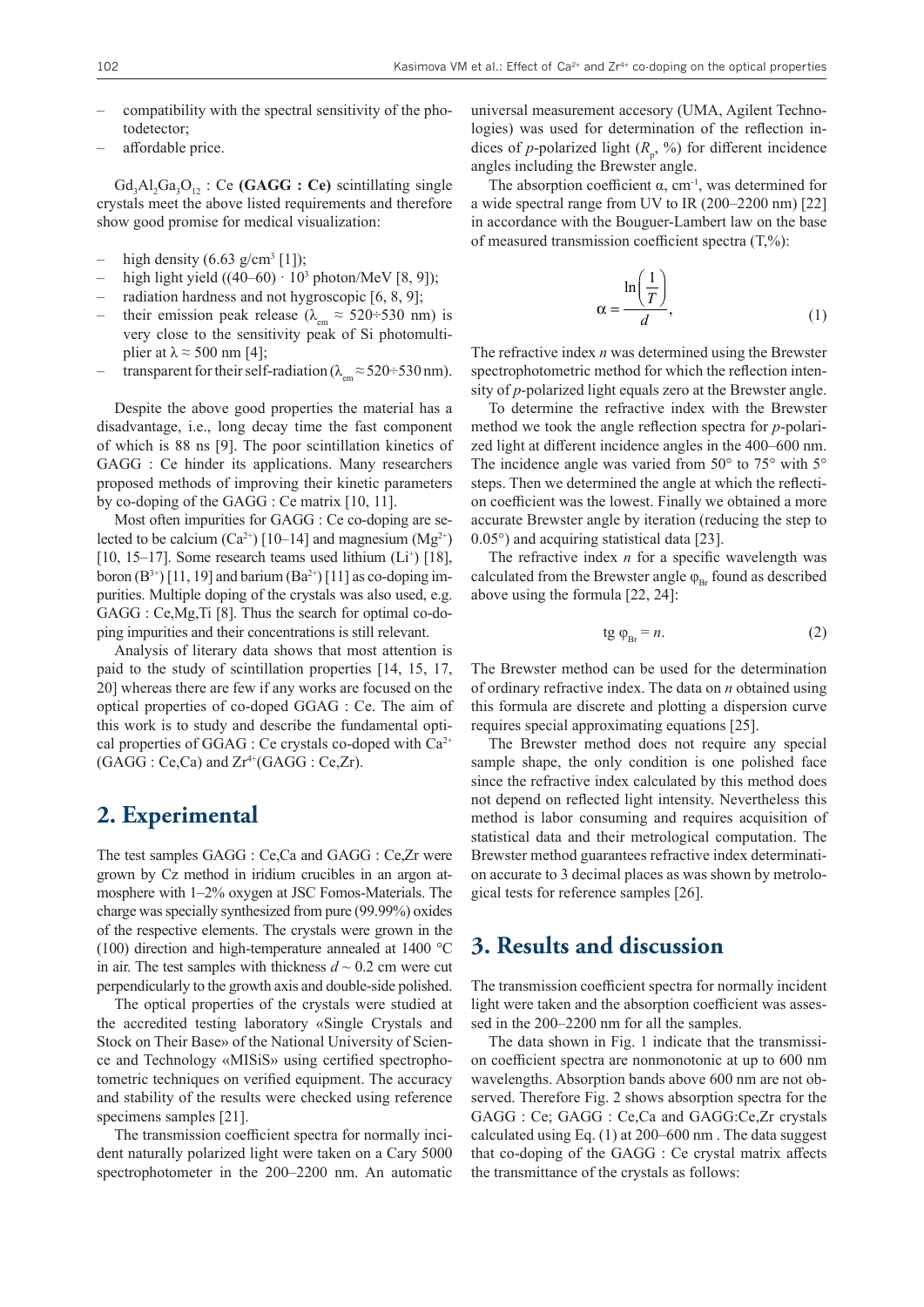

**Figure 1.** Transmittance spectra of (*1*) GAGG : Ce; (*2*) GAGG : Ce,Ca and (*3*) GAGG : Ce,Zr crystals.



**Figure 2.** Absorption spectra of (*1*) GAGG : Ce; (*2*) GAGG : Ce,Ca and (*3*) GAGG : Ce,Zr crystals.

- $Zr^{4+}$  impurity slightly increases the short-wave transmittance;
- $Ca<sup>2+</sup>$  impurity decreases the short-wave transmittance.

The data shown in Fig. 2 suggest that the  $\alpha(\lambda)$  spectra of all the test crystals are nonmonotonic and contain prominent strong absorption bands. For example (Fig. 2) there are two bands at 340 and 440 nm corresponding to 4*f*–5*d* Ce3+ level electron transitions and bands at 230 and 270 nm, as well as a region of bands near  $\sim$ 310 nm corresponding to  $Gd^{3+}$  level electron transitions [27]. Obviously,  $Ca^{2+}$  and  $Zr^{4+}$  co-doping of GAGG : Ce crystals did not shift the absorption bands but only changed the absorption intensity.

The absorption coefficient of the crystals after  $Ca^{2+}$ co-doping increased in the short-wave region which does not contradict to earlier results [11]. There is a hypothesis [10, 12] that the increase in the absorption was caused by  $Ce<sup>4+</sup>$  formation due to  $Ce<sup>3+</sup>$  recharging.

Unlike  $Ca^{2+}$  the presence of  $Zr^{4+}$  has a smaller effect on the absorption in the crystals. However the absorption intensity at the widest cerium band (440 nm) is lower than that for GAGG : Ce.

GAGG : Ce single crystals have a cubic structure with the *Ia*3*d* space symmetry group [20]. These crystals are isotropic and have one refractive index *n* for each wavelength [28].

To calculate *n* with the Brewster method we took reflection spectra for *p*-polarized light at different incidence angles (Fig. 3). The characteristic incidence angles for refractive index estimation in dielectrics are above 50°. We searched for the Brewster angle at 50–70° with a 5° step.

The intensity of the reflection spectra decreased with an increase in the light incidence angle up to  $\sim 60^\circ$  but with a further increase in the incidence angle the light intensity increased. The experimental spectra suggest that the reflection intensity at a  $~60^\circ$  incidence angle is the minimum one and hence the Brewster angle is near this angle.

To obtain exact  $\varphi_{\text{B}_{r}}$  we iterated the reflection coefficient  $R$ <sub>p</sub> by reducing the step to 0.05°. After reaching the lowest  $R$ <sub>p</sub> we multiply repeated the measurements to acquire more statistical data and thus improve  $\varphi_{B_r}$  accuracy. We carried out similar measurements for different wavelength at 300–650 nm. To obtain dispersion curves we approximated the experimental refractive index *n* using the Cauchy, Hartmann, Sellmeier etc. equations. The Cauchy equation proved to provide for the best approximation of the refractive index:

$$
n = A + \frac{B}{\lambda^2} + \frac{C}{\lambda^4} + \cdots,
$$
 (3)

where *A*, *B* and *C* are the material constants of the equation.

The GAGG : Ce dispersion of refractive indices was estimated earlier using two spectrophotometric methods [27, 29]. Comparing the refractive indices of the initial



**Figure 3.** Angular dependences of reflection coefficient of *p*-polarized light at different incidence angles: (*1*) 55°; (*2*) 60°; (*3*) 65°; (*4*) 70°; (*5*) 75°.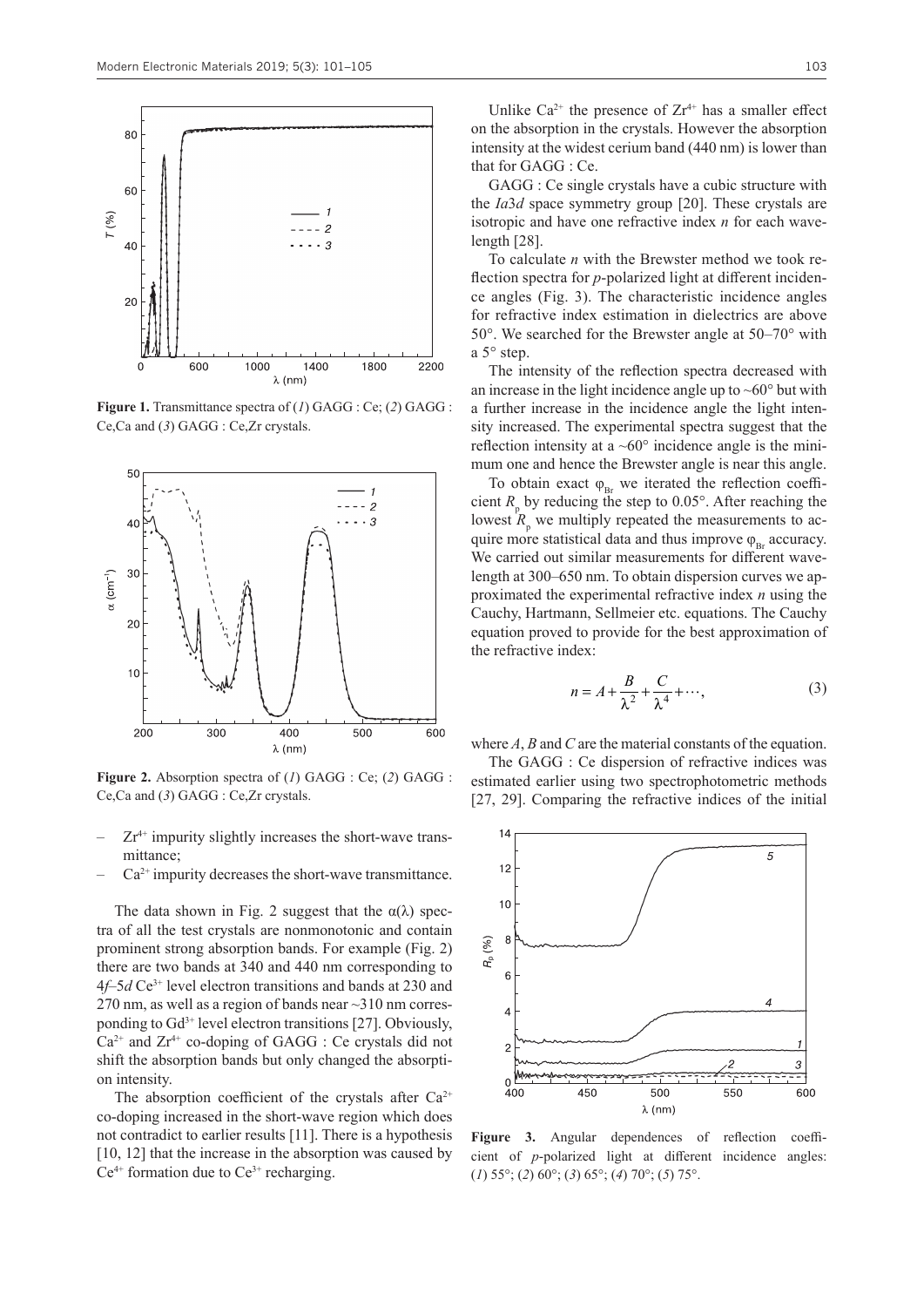composition crystal and the data on *n* obtained in this work for the co-doped GAGG : Ce, Ca and GAGG : Ce, Zr crystals, we made the following observations:

- the refractive indices of the GAGG:Ce,Zr crystal co-doped with  $Zr^{4+}$  is lower than that of the initial composition GAGG : Ce crystal in the entire experimental range;
- the refractive indices of the co-doped GAGG : Ce,Ca crystal in the >300 nm region is also lower than that of GAGG : Ce, but in the UV region (< 300 nm) the refractive index of the calcium co-doped crystals is somewhat higher than that of GAGG : Ce.

Refractive indices of the tested crystals are summarized in Table 1. Table 2 are presened in the material constants of the Cauchy equation for each of the experimental crystals.

**Table 1.** Refractive indices of  $Gd_3Al_2Ga_3O_{12}$ : Ce and  $Gd_3Al_2Ga_3O_{12}$ : Ce co-doped with Ca<sup>2+</sup> and Zr<sup>4+</sup>

| Wavelength, nm | <b>Refractive index</b> |              |            |
|----------------|-------------------------|--------------|------------|
|                | GAGG: Ce                | GAGG : Ce,Ca | GAGG:Ce,Zr |
| 250            | 2,321                   | 2,403        | 2,276      |
| 300            | 2,074                   | 2,083        | 2,032      |
| 350            | 1,984                   | 1,959        | 1,938      |
| 370            | 1,955                   | 1,938        | 1,921      |
| 400            | 1,931                   | 1,899        | 1,905      |
| 420            | 1,922                   | 1,894        | 1,892      |
| 440            | 1,908                   | 1,885        | 1,886      |
| 450            | 1,909                   | 1,881        | 1,890      |
| 460            | 1,900                   | 1,878        | 1,882      |
| 500            | 1,898                   | 1,870        | 1,878      |
| 550            | 1,891                   | 1,865        | 1,876      |
| 589            | 1,889                   | 1,865        | 1,875      |
| 600            | 1,887                   | 1,863        | 1,875      |
| 650            | 1,888                   | 1,863        | 1,875      |

*Notations:* Experimental data on *n* are bolded.

**Table 2.** Material constants of the Cauchy equation for GAGG : Ce, GAGG : Ce,Ca and GAGG : Ce,Zr

| Crystal      | <b>Material Constants of the Cauchy Equation</b> |                     |                       |
|--------------|--------------------------------------------------|---------------------|-----------------------|
|              | A                                                | $B. \, \text{nm}^2$ | $C$ , nm <sup>4</sup> |
| GAGG:Ce      | 1.89                                             | $-6000.46$          | $2.07 \times 10^{9}$  |
| GAGG : Ce,Ca | 1.88                                             | $-14394,91$         | $2.94 \times 10^{9}$  |
| GAGG:Ce,Zr   | 1.90                                             | $-14617,38$         | $2.39 \times 10^{9}$  |

## **References**

- 1. Stewart A.G., Seitz B., O'Neill K., Wall L., Jackson J.C. Energy resolution of Ce : GAGG and Pr : LuAG scintillators coupled to 3 mm × 3 mm silicon photomultipliers. *IEEE Transactions on Nuclear Science*, 2016; 63(5): 2496–2501.<https://doi.org/10.1109/TNS.2016.2574773>
- 2. Yanagida T., Kamada K., Fujimoto Y., Yagi H., Yanagitani T. Comparative study of ceramic and single crystal Ce : GAGG scintillator. *Optical Materials*, 2013; 35(12): 2480–2485. [https://doi.org/10.1016/j.](https://doi.org/10.1016/j.optmat.2013.07.002) [optmat.2013.07.002](https://doi.org/10.1016/j.optmat.2013.07.002)

#### **4. Conclusion**

The optical parameters of the  $Gd_3Al_2Ga_3O_{12}$ : Ce scintillation single crystals were determined using optical spectroscopy at 200–2200 nm and the effect of co-doping with  $Ca^{2+}$  and  $Zr^{4+}$  on these parameters was described. The transmission coefficient spectra of the test samples (GAGG:Ce and co-doped crystals) are nonmonotonic and contain typical absorption bands peaking at  $\lambda \approx 440$ , 340, 300–310, 270 and 230 nm. Co-doping with Ca2+ (the GAGG : Ce, Ca crystal) significantly increases the absorption coefficient in the short-wave region. The effect of  $Zr^{4+}$  impurity proves to be smaller than that of  $Ca^{2+}$ .

The refractive indices of GAGG : Ce,Ca and GAGG : Ce,Zr were for the first time obtained using the Brewster spectrophotometric method. The *n*(λ) dispersion dependences of these materials were plotted using the Cauchy approximation equation and the material constants of this equation were determined.

We show that the refractive indices of the GAGG : Ce,Zr and GAGG : Ce,Ca crystals are lower in the experimental wavelength range ( $> 300$  nm) than those of GAGG : Ce. In the UV region the refractive indices of the GAGG : Ce,Ca crystal are slightly higher than those of GAGG : Ce.

#### **Acknowledgments**

This work was financially supported by the Ministry of Science and Higher Education of the Russian Federation within the framework of the State Assignment to the University No. 3.2794.2017/PCh, No. 11.5583.2017/Engineering (11.5583.2017/7.8), No. 11.6181.2017/Engineering (11.6181.2017/7.8). The studies was carried out at the Interdepartmental Educational Testing Laboratory of Semiconductor and Dielectric Materials «Single Crystals and Stock on their Base» of the National University of Science and Technology «MISiS».

The authors are gratefull to A.P. Kozlova (NUST "MISiS") for the assistance during spectrophotometric measurements.

- 3. Lecoq P. Development of new scintillators for medical applications. *Nuclear Instruments and Methods in Physics Research Section A: Accelerators, Spectrometers, Detectors and Associated Equipment*, 2016; 809: 130–139.<https://doi.org/10.1016/j.nima.2015.08.041>
- 4. Seitz B., Stewart A.G., O'Neill K., Wall L., Jackson C. Performance evaluation of novel SiPM for medical imaging applications. *IEEE Nuclear Science Symposium and Medical Imaging Conference (NSS/ MIC)*, 2013: 1–4. <https://doi.org/10.1109/NSSMIC.2013.6829685>